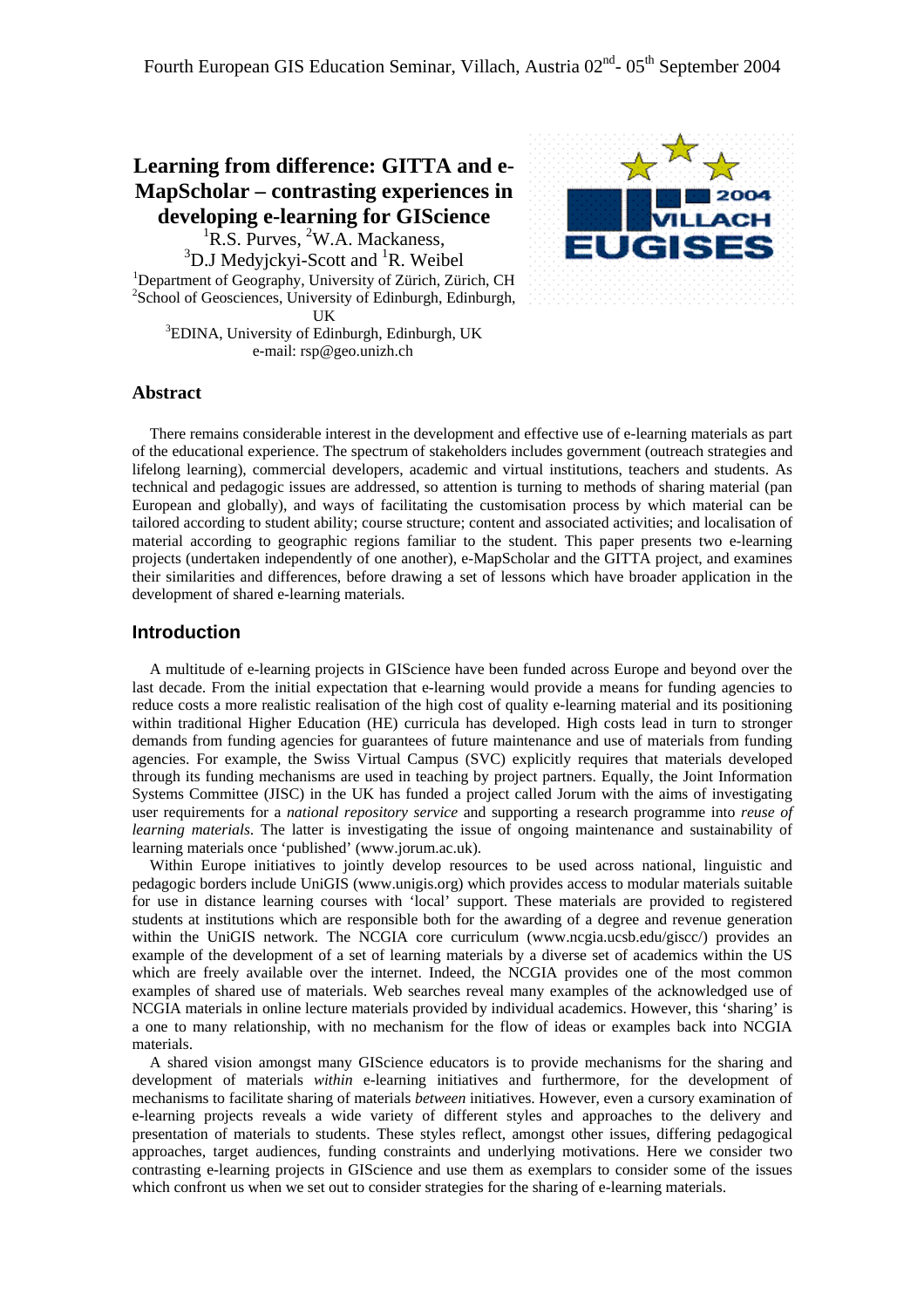# Fourth European GIS Education Seminar, Villach, Austria 02<sup>nd</sup>- 05<sup>th</sup> September 2004

GITTA (Weibel and Lorup 2003; www.gitta.info) is an SVC funded project which involves eleven departments from seven Swiss HE institutions involved in the teaching of GIScience in Switzerland. Between them these seven institutions account for some 75% of the teaching effort in GIScience in HE in Switzerland. The project partners are interdisciplinary, ranging from geographers to geomatics engineers, forest engineers and environmental scientists but all teach core GIScience courses. The GITTA project aims to develop a comprehensive pool of learning materials for such core GIScience courses at basic and intermediate levels which closely match the teaching curricula of the participating institutions.

e-MapScholar is a JISC funded project managed by the EDINA national data centre (www.edina.ac.uk) and involving a number of academic partners. In contrast to GITTA, the project aims to develop a specific set of materials to illustrate the use of geo-spatial data currently available within UK tertiary education including digital map data available from the EDINA Digimap service (Purves et al., 2002; Reid et al, 2004). The Digimap service, which is operated by EDINA, provides access to National Mapping Agency data (in this case from the Ordnance Survey) to over eighty UK Higher Education Institutions. Users of these data come from a wide range of disciplinary backgrounds, often with a limited tradition both in the use of spatial data and teaching in its use. Thus the e-MapScholar project aims to support learners through the provision of a range of materials that develop skills in the use of digital map data and knowledge of geo-spatial concepts specific to a variety of disciplinary backgrounds – not just the geosciences. The aim of the project is not to teach students about GIS functionality, but rather about key concepts in utilising spatial data with examples contextually relevant to their particular discipline.

In this paper we first explore some of the similarities and differences between e-MapScholar and GITTA. Impediments and opportunities for the sharing of materials are explored through the mapping of a GITTA lesson to e-MapScholar and its integration therein. Finally, a set of lessons for consideration in the development of e-learning materials in GIScience and their shared use are considered.

# **Comparative discussion of GITTA and e-MapScholar Project background**

The GITTA project is one of about fifty projects funded by the (Swiss Virtual Campus) (SVC) (www.virtualcampus.ch) in 2000 as part of a programme to develop e-learning within Swiss universities. A stated purpose of SVC projects is to "integrate e-learning into every day teaching" for use with undergraduate students, in other words to be used in conjunction with traditional methods of teaching (blended learning), and not for students undertaking distance learning courses. SVC funding is matched, with participating universities contributing 50% of the overall funding. The SVC further sought to encourage development of materials with a broad-based appeal by stipulating that any project must have a minimum of three separate universities as partners. The SVC also requires that partners guarantee that developed materials be integrated into existing curricula. As described earlier, the GITTA project has a range of interdisciplinary partners all with a responsibility for delivering teaching in GIScience. The materials developed thus cover a broad range of core topics in GIScience, namely: data capture, spatial modelling, data management, spatial analysis, cartographic data presentation and GI Systems. Since these materials are mainly aimed at undergraduate students, they cover so-called basic and intermediate levels. The content of the courses was decided by the members of the consortium, with the key aim of being suitable for integration in individual offerings. Two forms of material were produced: *modules*, aimed to replace or complement traditional lectures and *case studies* designed to be used as practical exercises and focusing on developing students' problem solving skills.

The e-MapScholar project was funded as part of the JISC Learning and Teaching (5/99) programme (Bruce and Notary, 2004; http://www.jisc.ac.uk/index.cfm?name=programme\_learning\_teaching). One stated aim of this JISC call was to make data provided by the JISC more accessible in teaching. Thus the e-MapScholar project sought not to develop a GIScience curriculum but rather to develop a set of learning materials aimed at illustrating the use of geospatial data to a wide range students exposed to such data. Three types of resources were developed: *teaching case studies*, *interactive learning materials* and a *virtual work placement*. The teaching case studies were developed by members of the academic community as exemplars of the use of Digimap data. Workshops coupled with small financial inducements were used to encourage academics outside the consortium to submit case study material. The case studies enabled examples of good practice in teaching using geospatial data to be broadcast via the e-MapScholar project. The core elements of the learning materials were discussed at these workshops and three strands identified as being of widespread interest: *Working with Digital Map Data*; *Data Integration* and *Data Visualisation*. The *Virtual Work Placement* was designed to generate a real exercise mimicking the use of geospatial data in the workplace and is described in more detail in Pickering and Mackaness (2003).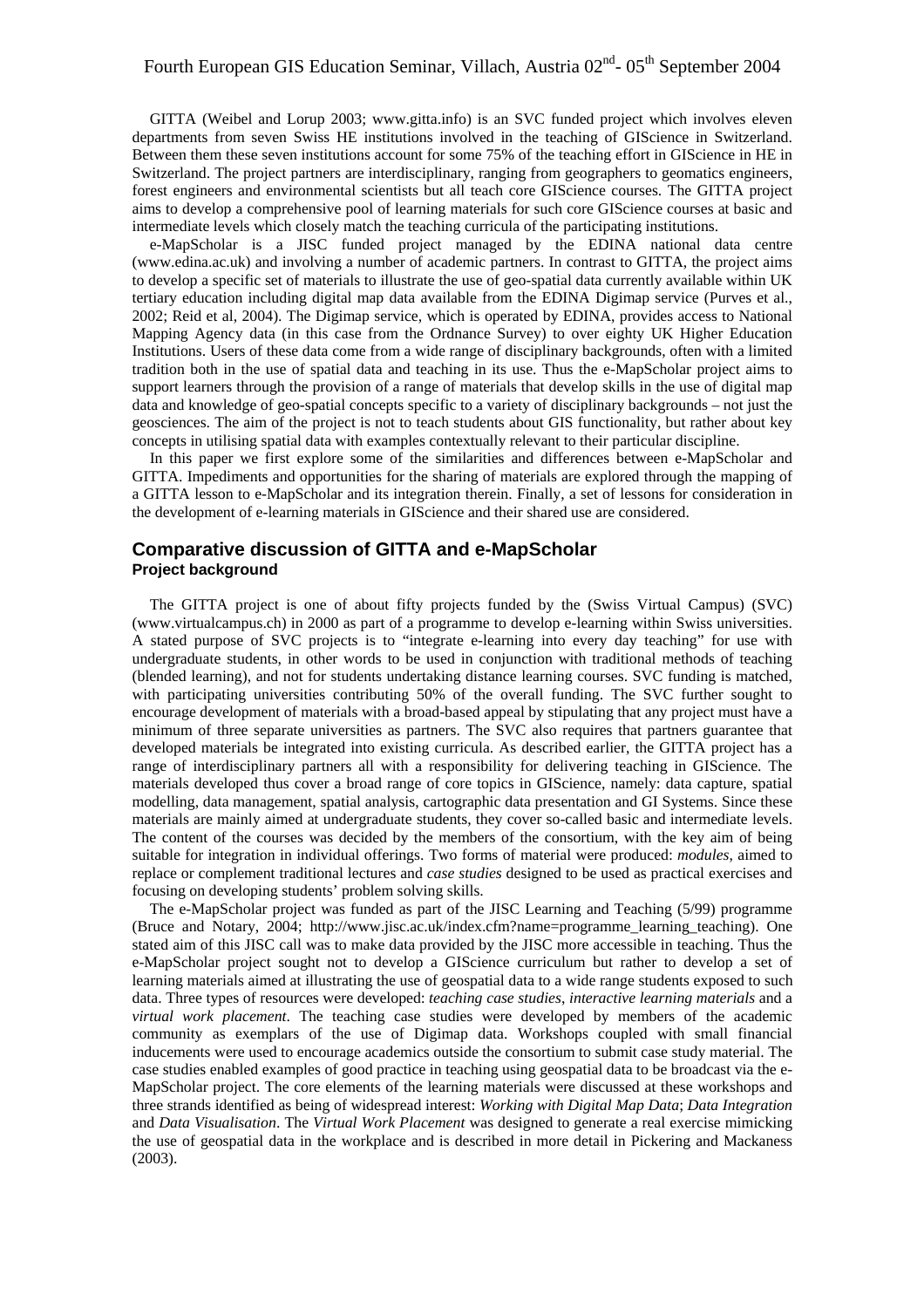# **Academic setting and pedagogical design**

A key aim (and requirement) in GITTA was to produce materials suitable for incorporation in core curricula in GIS. Since GITTA materials were designed by partners from three of the linguistic regions in Switzerland (German, French and Italian speaking) and from a variety of different disciplinary backgrounds, GITTA delivers a pool of e-learning *modules* consisting of *lessons* that can be used to build tailor-made courses for use in specific, localised curricula in GIScience.

An initial decision was made to produce lessons in a variety of languages, but it quickly became apparent that the task of translating materials was a non-trivial one. Hence, rather than translating all materials to all target languages (German, French, Italian and English), translation was pursued in a 'on demand', delaying translation of materials until there was a request for use in a different language than the one used for original content development. Linguistic boundaries were also found to be pedagogic with contrasting teaching styles between, for example, the French and German speaking regions. In order to attempt to resolve these cultural differences (which include also different disciplinary requirements) teaching materials were developed according to a series of pedagogically-based guidelines to fit within modular components corresponding to themes in GIScience (e.g. Basic Spatial Analysis). Within these modules a series of lessons develop ideas (e.g. Terrain analysis) through a set of individual units (e.g. Geomorphometry). To maintain a coherent structure throughout the materials, irrespective of the context of use, the ECLASS scheme (adapted from Gerson, 2000) was adopted: Entry, Clarify, Look, Act, Share and Self-assess. In this scheme the learning objectives for a unit are set out in the Entry element, with multiple Clarify, Look and Act elements integrating explanation, illustration and interaction. The Share element aims to encourage discussion between students and the lecturer, whilst the Self-assess element allows the student to evaluate their progress with respect to the learning objectives (Figure 1).

Even within this framework, it was observed that there were significant differences in how the material was developed and structured – influenced along linguistic and disciplinary boundaries. For example, although lessons were nominally prescribed to require around two hours of self-study the length of individual lessons varies.



**Figure 1**: Hierarchical structure of learning materials in GITTA

Recall that in e-MapScholar the central aim was to produce materials, not for integration into curricula, but rather to be used to enhance the use of digital map data. The original intention was to produce a set of highly functional stand alone tools around which learning materials could be developed. However, consultation with lecturers identified three core requirements:

- 1) that methods for interaction, and specifically tools be embedded within the learning objects;
- 2) that a large set of learning objects suitable for customisation and reuse be developed; and
- 3) materials be localisable both to disciplinary and geographic contexts.

A key element in the design of e-MapScholar materials was therefore the development of a range of interactive tools. Learning materials in different themes were classified according to a similar scheme to that used in GITTA, consisting of *Learning Resources* (analogous to *Lessons*), *Learning Units* and *Learning Objects* (Figure 2). However, in contrast to GITTA strict rules (rather than guidelines) were imposed on the structure and composition of individual learning units by the involvement of an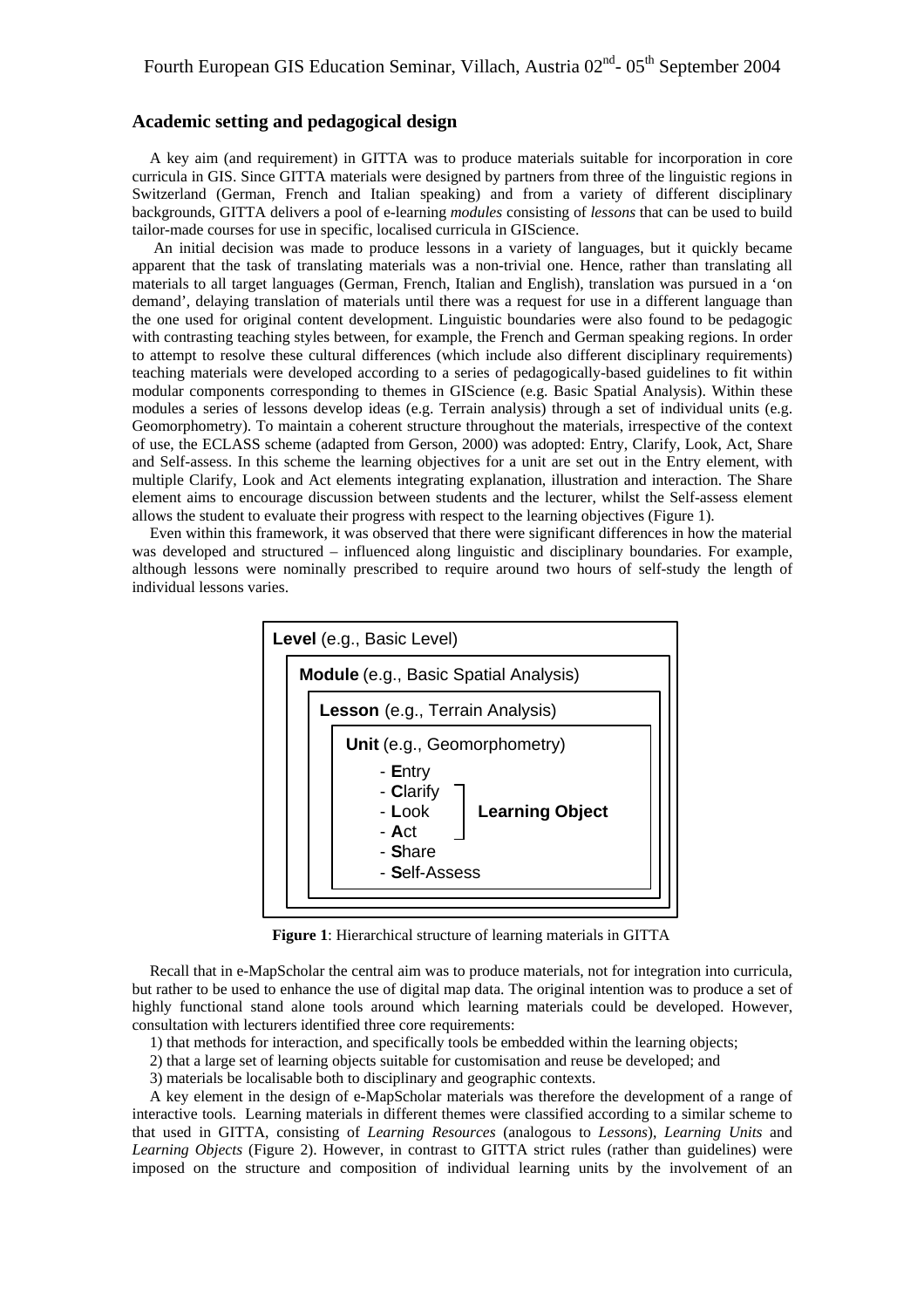# Fourth European GIS Education Seminar, Villach, Austria 02<sup>nd</sup>- 05<sup>th</sup> September 2004

independent evaluation team throughout the development of the learning materials. (discussed in more detail in the section describing Quality management of content).

A significant difference between e-MapScholar and GITTA was that in e-MapScholar the intention was to develop material specifically for the wider UK HE community. In GITTA, project partners guaranteed that they would use materials in their own teaching, and indeed the contribution of matched funding from individual host institutions further encouraged this. GITTA Consortium members also developed materials which were likely to be based on their current teaching, thus further facilitating the integration of materials into teaching. The e-MapScholar consortium attempted to enhance the likelihood of uptake of materials through a set of workshops for members of the UK HE community, and the use of the teaching case studies as described above.



**Figure 2**: Structure of materials in e-MapScholar

# **Content delivery and presentation**

Both e-MapScholar and GITTA materials are stored in XML, for a variety of reasons including:

- Sustainability of materials through use of a robust, platform independent standards.
- Use of templates (DTDs) to impose valid structures on materials (e.g. imposition of compulsory metadata elements, learning objectives etc).
- Separation of styling from content through use of style sheets and simple production of different output formats (e.g. HTML, PDF, RTF, etc.)

In the UK, accessibility considerations for web content have become a legal requirement through the Special Educational Needs and Disability Act 2001 (The Stationary Office, 2001; http://www.hmso.gov.uk/acts/acts2001/20010010.htm). Consideration of accessibility in the context of map data is challenging, but wherever possible the project team attempted to develop presentation of content which met current standards. The use of XML in both projects helps ensure maximum flexibility in presentation. Further requirements to improve accessibility can be addressed through updated stylesheets.

Interaction in GITTA is delivered via the use of Macromedia flash animations of which a large number have been created across all units. In e-MapScholar, tools allow interaction with spatial data through the use of the OpenGIS Consortium's implementation specifications (www.opengis.org) to interoperate with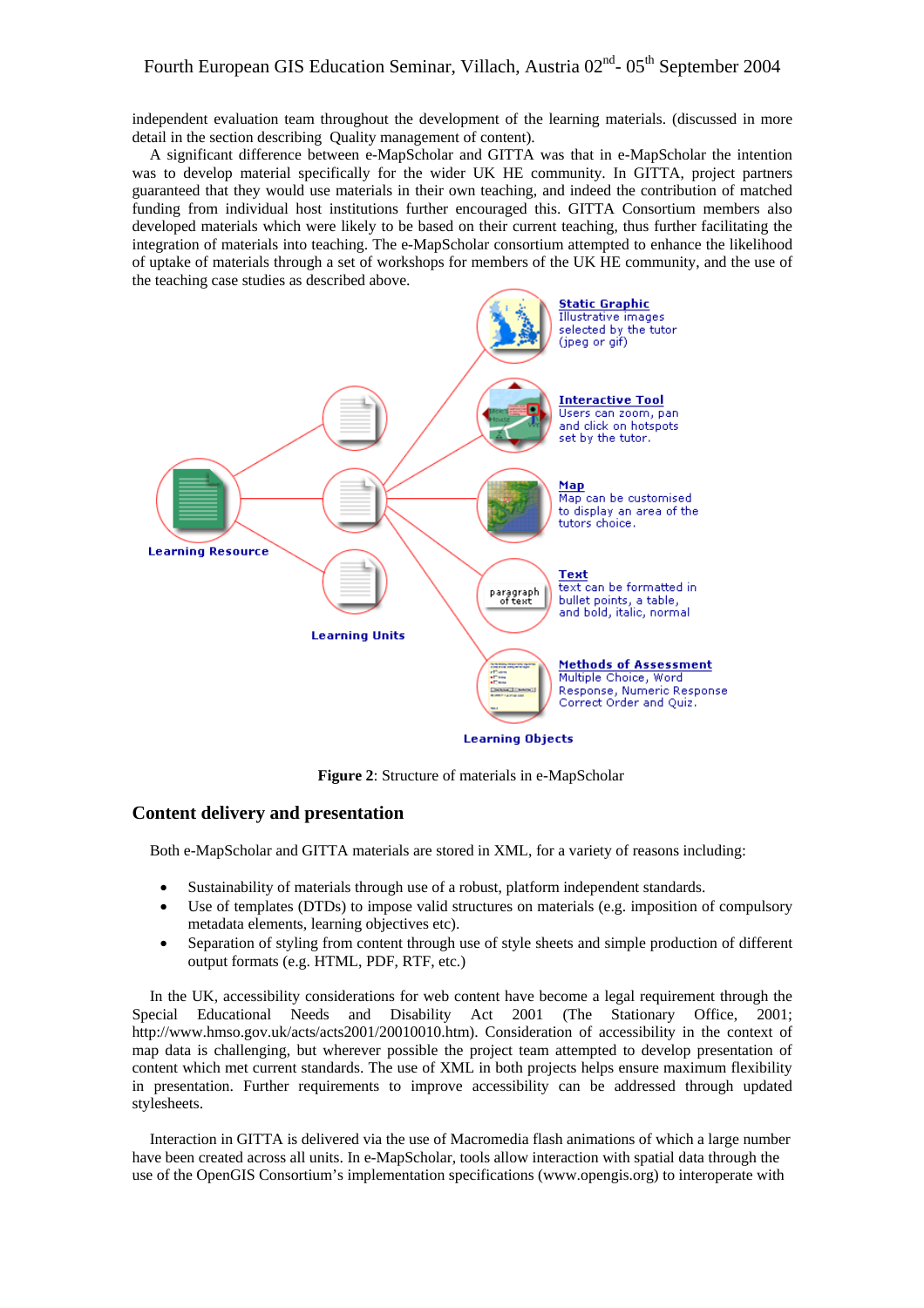a range of geospatial databases maintained by EDINA. The tools themselves are a mixture of Java applets and simple map requests with associated metadata (through use of, for example, the Web Map Server specification (Open GIS Consortium, 2001) Figure 3). The design of the tools in e-MapScholar focused on the importance of allowing customisation of tools. This in turn meant that development times have been much longer than those for tools in GITTA materials, where interaction was embedded within individual Flash animations and therefore not customisable (though this does not preclude reuse of GITTA animations in different units).

GITTA materials are delivered to the student through the use of a Virtual Learning Environment (VLE) platform (in this case WebCT (www.webct.com)) which manages and maintains links to content stored on a Cocoon server. Hence, Cocoon is the main content server while content is not directly integrated into WebCT as it is commonly the case in other e-learning projects using this VLE platform. WebCT further allows individual institutions to manage a sequence of links to lessons as well as managing course administration, facilitating electronic communication between students and teachers through e-mail and discussion boards and development of quizzes for progress monitoring.



interactivity into learning object within individual learning unit

e-MapScholar materials have been delivered through development of an in-house content management system. This system was developed to allow users of e-MapScholar to customise materials (described further in the section on Creating, modifying and sharing materials) and because of the technical requirement to link to geospatial databases maintained by EDINA. However, this approach means that materials from e-MapScholar cannot easily be exported and stored in a standard Virtual Learning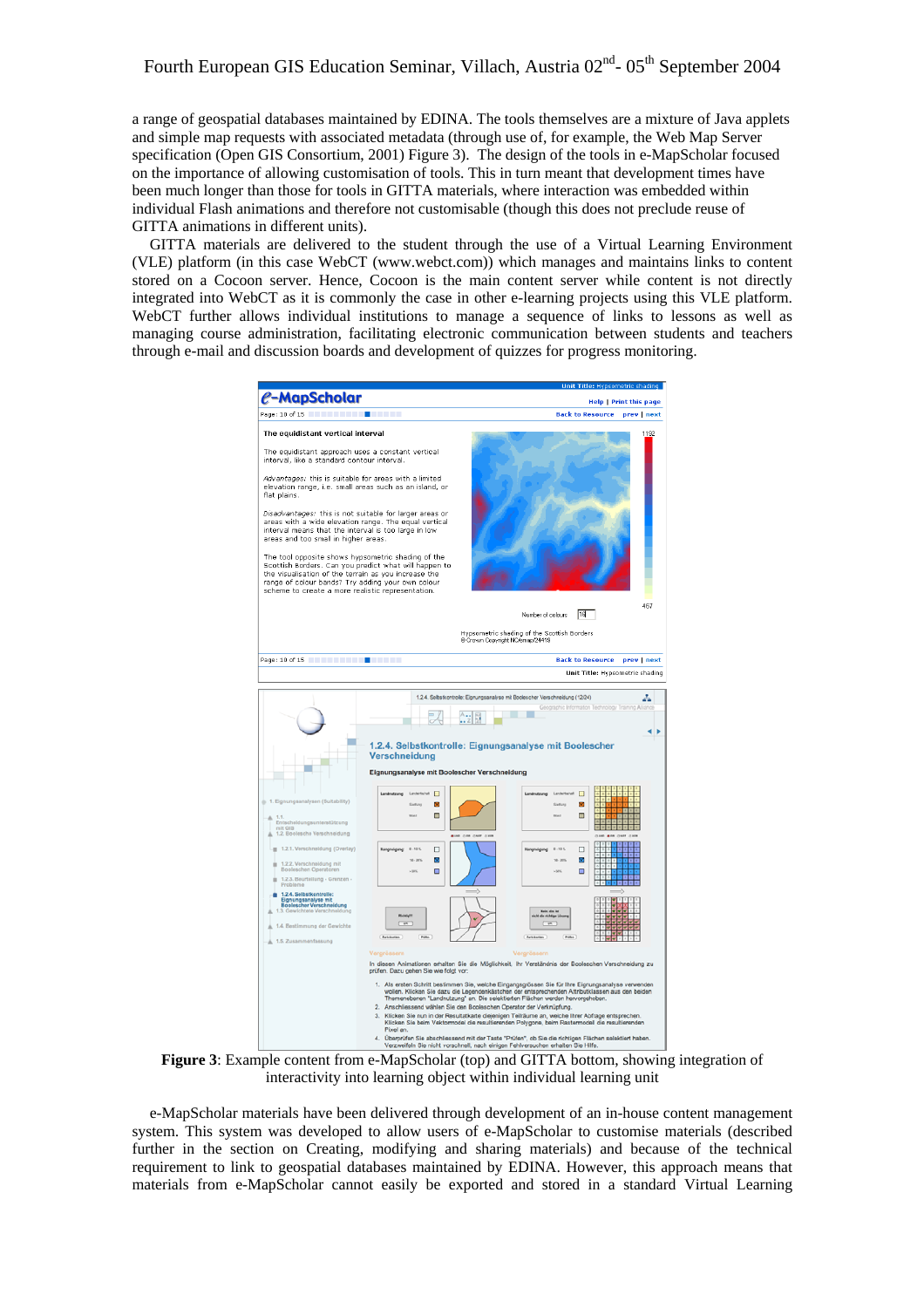Environment (VLE). To facilitate use of e-MapScholar materials within VLEs, a set of resource stubs are being developed which, for each resource, allow metadata and static views of the resource to be embedded within a VLE and permit links to be made to the resources themselves.

## **Creating, modifying and sharing materials**

GITTA materials were created by individual consortium members, with creation of flash animations being delegated to specialist programmers. Content was developed using the ECLASS framework in a MS Word template, with conversion to XML generally being performed by technical specialists. Modification of materials in the case of GITTA required editing of the source XML, and as explained above, the main means of customisation was through assembly of different collections of material in WebCT.

As described above a key aim in the e-MapScholar project was producing a set of materials which were customisable by lecturers, both in terms of disciplinary and location specific context. These issues are discussed in some detail in Purves *et al.* (2003) in the context of interoperability. Learning materials were originally created by the consortium through the use of the DTD for Learning Resources and Learning Units. A Learning Resource can be considered to be basically a collection of Learning Units, with associated metadata and learning objectives (Figure 2). A number of options are available to teachers seeking to develop customised materials:

- new learning resources can be assembled from existing learning units, though creation of appropriate metadata and learning objectives; and
- learning units can be modified updating the text in individual learning objects, replacing images and modifying the behaviour of individual tools (for example by changing the geographical extent to cover an entirely different geographical region).

Discussion with potential users indicated that most customisation was likely to be relatively simple, for instance modifying an example to show data local to a student's course work and updating text accordingly. Lecturers were unlikely to engage with a complex DTD and XML editors to make such changes and therefore a simple form-based HTML editor has been developed to allow online modification of learning resources and units. An important consideration here was the appropriate updating of metadata with respect to modified units, in particular in tracking authorship of materials. The metadata model used in the project was based on the IMS Learning Resource Metadata Specification standard produced by the IMS Global Learning Consortium, though customisation of this model was necessary. Figure 4 shows editor screens for the e-MapScholar content presented in Figure 3.



**Figure 4**: HTML tools allowing online editing of *Learning Objects* (text and tool) within a *Learning Unit* of e-MapScholar

# **Quality management of content**

In the GITTA project an internal review process was provided by other members of the consortium. A review team, consisting of two authors, two teachers, and two students from other members provided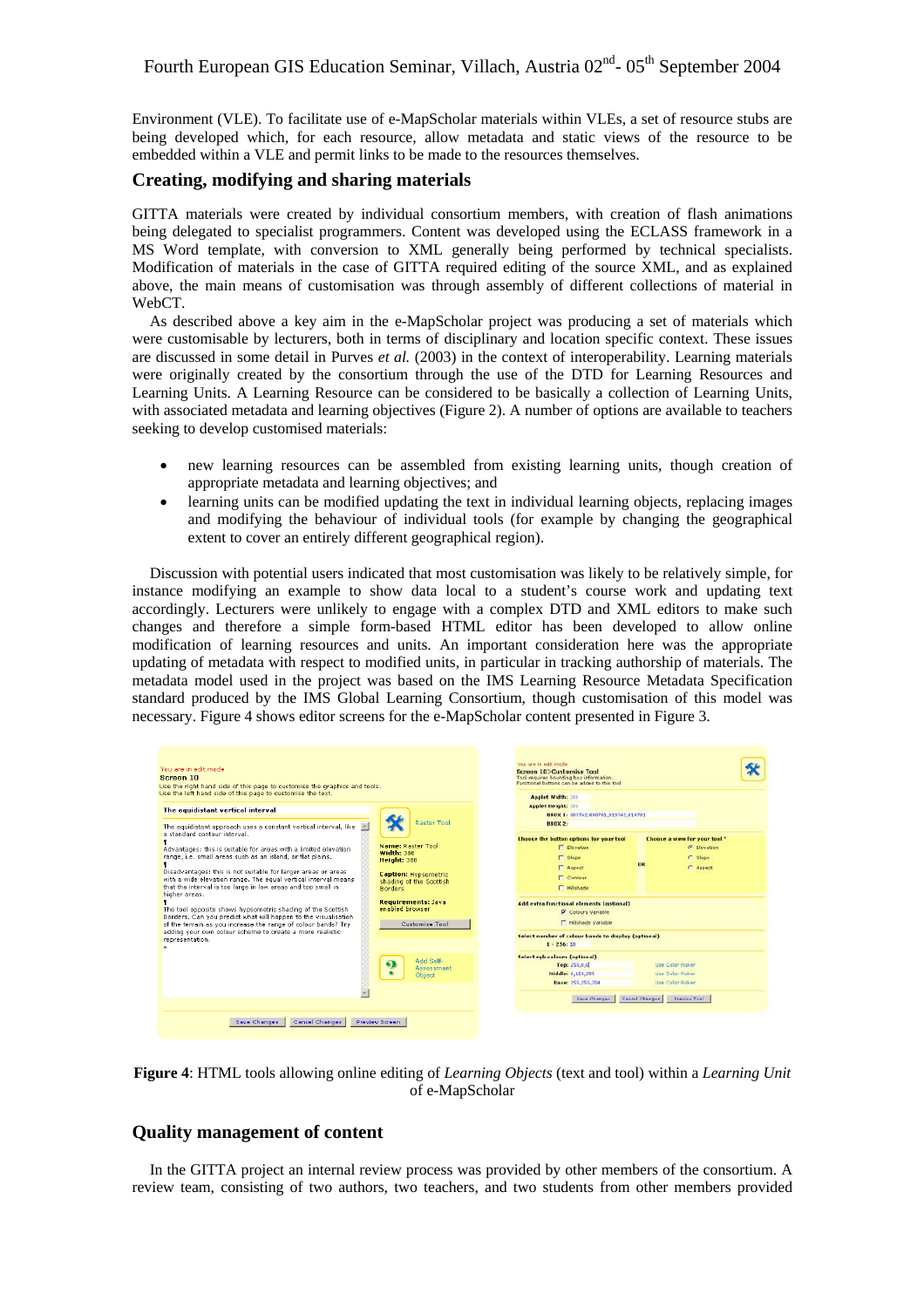feedback to authors in Corrective Action Workshops. As a result of these reviews, weaknesses could be removed and sometimes significant parts of individual lessons and in some case entire modules were rewritten. Due to delays in production as well as time constraints, some modules could not be subjected to a full Corrective Action Review. In such cases, the most comprehensive beta-testing was carried out during live use of the system by students. However, a pedagogic study of the influence of different modes of use of GITTA (namely 'pure' e-learning versus blended teaching) is in progress through observation of students using GITTA materials.

In e-MapScholar to ensure that the deliverables were pedagogically sound, a team based at the Open University (OU) evaluated the materials, tools and software directly with teachers and learners and fed back their findings to the developers and authors during the course of the project. Further subject specific evaluation was provided during the course of the project by a team of project advisors who were not responsible for content development. The educational evaluation of the teaching and learning resources is underpinned by the CIAO (Context, Interactions, Attitudes and Outcomes) evaluation framework (Jones et al, 1999; Scanlon et al, 2000). This framework has been used to evaluate courseware on a number of courses taught at a distance by the OU and focuses on both the effectiveness and quality of materials whilst simultaneously investigating the educational situation as a whole. Noteworthy is the fact that this framework requires observation of students interacting with the materials.

This form of evaluation was applied intensively to a small number of learning resources and the results discussed between evaluators and developers. Comprehensive changes to both content and presentation were required as a result of these evaluations, putting considerable pressure on developers. For example, a significant early criticism from evaluators concerned the limited range and use of tools for qualitative self assessment. This resulted in the development of a suite of tools for self assessment, which provided feedback to the learner as they made their responses. Thus resource development was iterative, with initial resources being modified considerably as a result of evaluation. A key result of the evaluation process was a concentration on the production of a small number of Learning Resources with very high levels of interactivity.

Finally, an internal review process checked text for typographic errors and quality managed finished units before their final submission to the content management system.

## **Funding mechanisms and future plans**

Initial project funding of GITTA ended in June 2004. At this time a total of ten modules consisting of fifty lessons and nine case studies had been produced. Integration into the curricula of the participating partners started in 2003 and is still ongoing. However, since curriculum integration was a key condition for project funding, all partners are committed to continued use of the learning resources. Presently, access to GITTA content is restricted to students of consortium partners. However, the consortium is currently considering moves towards an Open Content policy. This will facilitate collaboration and integration with similar projects at the international level, such as e-MapScholar.

Although use of GITTA materials in actual courses has yielded encouraging feedback by students, further consolidation and improvements are needed. In terms of content, this relates to requests for enhancements by students as well as increased interactivity. With respect to technical infrastructure, content management by authors has to be improved and a move to a different e-learning platform that can fully integrate XML is also being considered. To that end, the GITTA consortium has received an extension grant from the SVC which will support maintenance and consolidation during the next two years.

The initial phase of e-MapScholar ended in 2003. Although, the technical case has been proven and the user community has expressed support and enthusiasm for the materials, the issue of the long-term viability of any service providing access to the materials through the content management system means that as far as development of new materials and tool are concerned the project is on hold. Crucially, the innovative use of web services to provide content in e-MapScholar means that content cannot simply be archived for future use but requires some minimal level of support.

Additional funding has been received from the JISC to conduct further evaluation and to investigate alternative business models for maintaining such a service. However, there are no existing subscription based services offered to UK Higher and Further Education and funded by the JISC which give access to learning materials and which therefore provide either some kind of precedent or business model. The whole issue of sustainability is bound up with questions about the economics of e-learning which the elearning community is still grappling with – for instance the UK e-Universities programme has, as a result of disappointing uptake, recently been instructed by its main funding partner to place "greater emphasis on public good rather than commercial objectives" (http://www.hefce.ac.uk/news/hefce/2004/euni/), and is in the process of a major restructuring.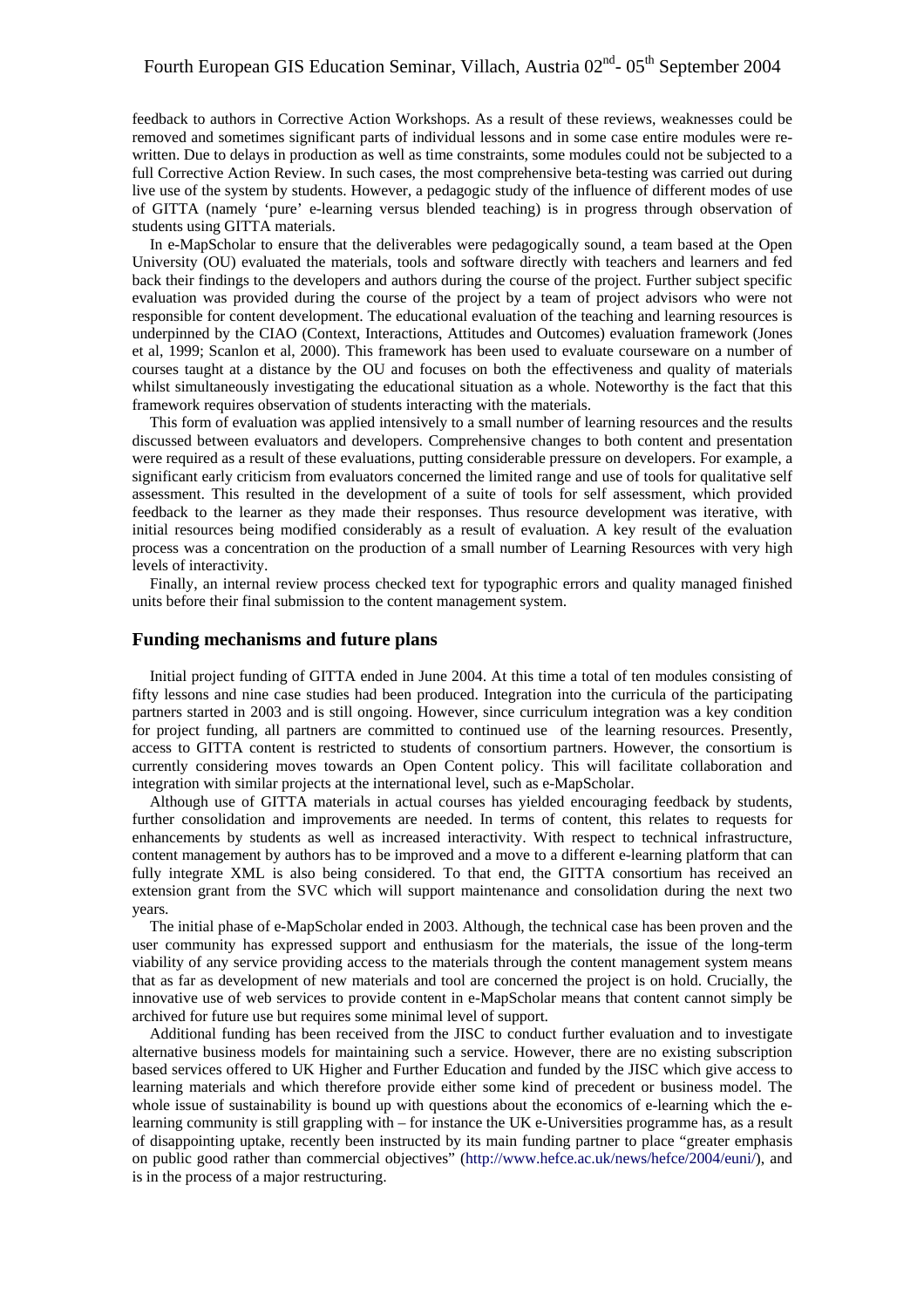# **Mapping GITTA content to e-MapScholar: an example**

As a result of a joint meeting between the e-MapScholar and GITTA teams it was decided that a worthwhile exercise would be to examine the feasibility of mapping content between the two projects. A lesson on terrain analysis was selected for mapping into the e-MapScholar learning resource centre. This exercise presented a number of challenges:

- The content was written in German, and the developer responsible for the mapping did not speak German.
- The content utilised Flash animations, which are not recognised by the e-MapScholar DTD.
- The content followed the ECLASS structure.
- The individual learning objects (the Clarify, Look, Act elements) were of widely differing lengths.

Interestingly, the developer encountered little difficulty in mapping from GITTA to e-MapScholar despite the language differences, as the DTDs proved to be relatively similar in style, and in particular the ECLASS structure facilitated the mapping process. The inclusion of Flash animations was also relatively straightforward and facilitated through inclusion of a new tool element in the e-MapScholar DTD. Thus the mapping proved much more technically simple than anticipated, at least from GITTA to e-MapScholar.

It is clear that the use of XML and associated DTDs facilitates technical interchange between elearning projects, seen as a key aim by many educators in Europe. However, we would also argue that such technical interchange is the easy part of providing high quality e-learning materials suitable for use in a variety of institutional and cultural contexts. In the following section on *Lessons learnt* we consider the strengths and weaknesses of the e-MapScholar and GITTA projects before setting out what these lessons might mean for the sharing of materials.

## **Lessons learnt**

#### *Participation and outreach*

The two projects varied in the nature and breadth of the participants. The GITTA consortium encompassed the majority of HE teaching in GIScience in Switzerland, and were thus empowered to develop a curriculum which *de facto* represents teaching requirements for GIScience in Switzerland. However, even within this representative group significant differences in teaching methods were observed across disciplinary and cultural boundaries (in this case mainly in the form of linguistic divides). Such differences point to the nature of the challenge in developing materials across the much more diverse background presented at a European scale.

The e-MapScholar project consisted of a small consortium, in particular with respect to the size of the HE community in the UK. The ambition of the team was to develop material for use by this much broader community, and to this end workshops, presentations and financial inducements were used to broaden the community of users as well as encourage the inward provision of materials. In attempting to accommodate the needs of a broad community with limited funding for the production of customised materials, it was necessary to build an infrastructure that allowed teachers to take quality assured materials and customise them themselves. This introduced a service element to the project. It remains to be seen whether a suitable business model can be found for long term delivery of this service and whether the broad cross-community use which has been demonstrated by the GITTA project can be encouraged in the UK by e-MapScholar.

#### *Technical and Institutional Issues*

The experiments in the transfer of content between projects highlighted the value of addressing issues of interoperability (for example in the use of XML and DTDs). The material benefited from being well structured (through the use of the ECLASS structure in the case of the GITTA project). The relatively simple structure of the GITTA materials meant that the exercise to transfer GITTA materials into the e-MapScholar framework was straightforward. Integrating e-MapScholar materials into GITTA presents much more challenging issues at both technical and institutional levels.

The innovative aspect of e-MapScholar is that the interactive tools dynamically access Ordnance Survey data which is held and managed remotely. The advantage of this approach is that the content of the interactive tools, e.g. the maps, can be localised. Another advantage is that, because interoperability is based on recognised standards, the tools can be linked to any standard compliant map or data server. A disadvantage is that the flexibility in customisation of e-MapScholar content restricts its portability as the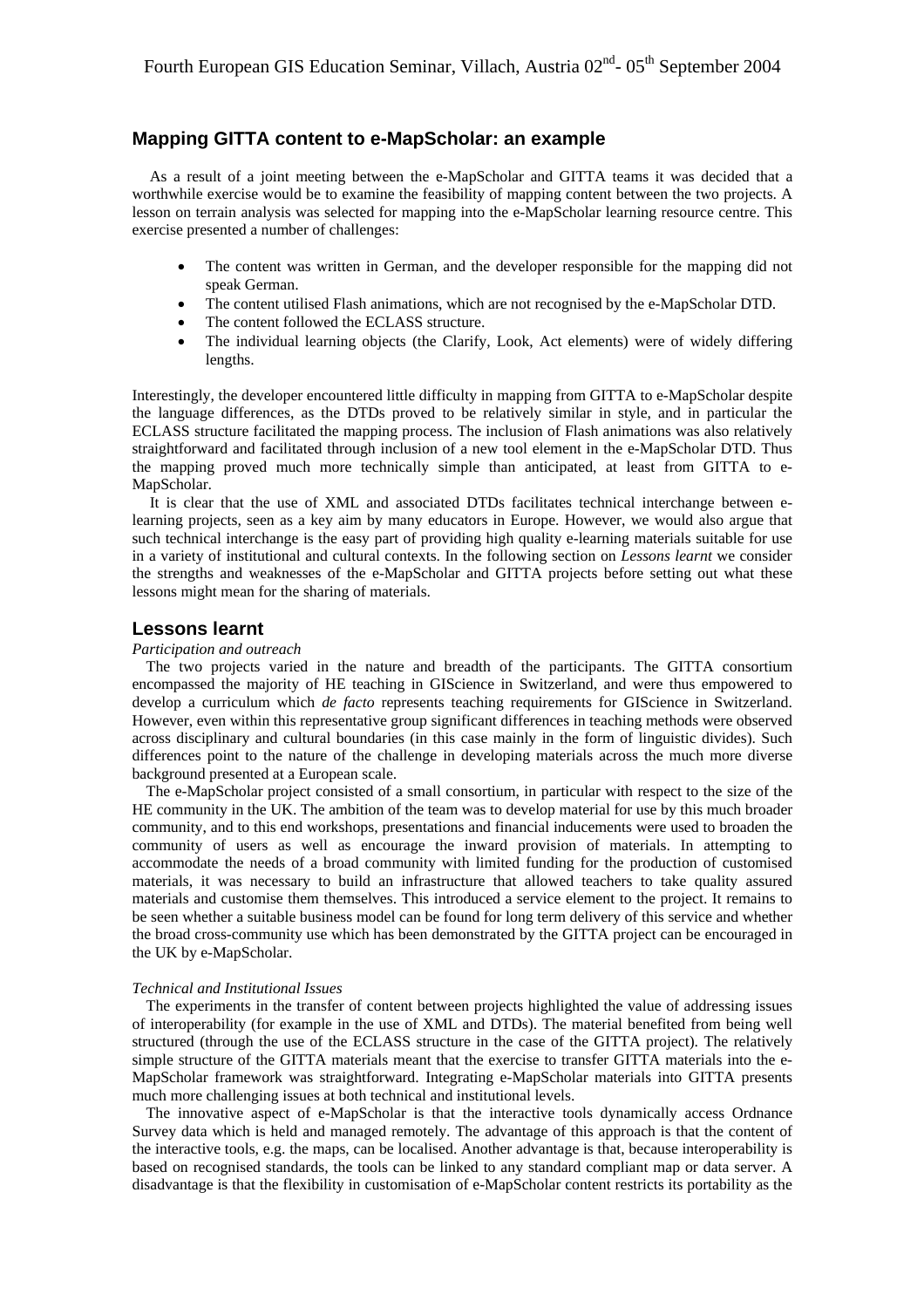interactive tools are 'tied' to servers. In the case of Ordnance Survey data (and probably similarly for most European mapping agencies) there are also licensing conditions that reflect the commercial sensitivities of gaining access to the data. However, such issues are just one example of the institutional barriers, as well as broader national mapping policies covering access and economic benefit from national resources. Significant institutional challenges are presented by the sharing of content, where ownership of modified materials can quickly become ill-defined and issues of intellectual property rights (IPR) remain unresolved. These challenges apply in particular where materials are made not only openly available, but are modifiable. Again, however, this issue is not unique to e-MapScholar reflecting immaturity of thinking regarding re-use and repurposing of learning materials.

### *Evaluation*

For both projects, the quality and structure of the content was paramount. Equally having the necessary resources to produce significant content leads to wider uptake and thus permits the material to be rolled out to end users for real testing. Each project had differing methods of evaluating the quality of content and delivery mechanisms. Though there was variation in the nature of that evaluation, it is clear that it is important to have in place evaluation methodologies that assess content, sequencing of material, methods of interaction and evaluation, and conformance to web design criteria (including issues of accessibility). In all cases, an iterative review and development of the system appears essential in both addressing the needs of a community of users, and ensuring precise dovetailing of material. A key lesson from GITTA was that the use of materials by students formed by far the most rigorous evaluation – dissatisfaction in the student body is generally quickly apparent! Adoption is a key issue in evaluating content – a consortium which itself guarantees use can move much more quickly to a position where large scale testing in real teaching is carried out. Equally, such a situation presents dangers where student dissatisfaction with 'beta' materials can lead to resistance of the continued use of such materials.

#### *Adoption and funding issues*

Government and educational establishments see enormous potential benefit arising from e-learning – in flexible and blended learning, provision of curricula in a variety of forms, media, and across different formats. Significant costs arise in both the development of material, and in provision of long-term service delivery. There is a reluctance to adopt and adapt e-learning materials where a guarantee of service delivery does not exist. The initial investment of effort (cost) in adapting course material to take advantage of e-learning, can only be realised over the long term delivery of that course. Precisely this dilemma has arisen in the context of the e-MapScholar project, where users are reluctant to experiment where long term delivery of service is not guaranteed. JISC, who funded the design and creation of content, would argue that it is for the user community (who are still to be persuaded of the value of elearning) to pay for the delivery of this service. This is not unique to e-MapScholar, it reflects the general approach adopted by the JISC when it come to projects being converted into services. In the context of GITTA the commitment of the consortium, both in resources and development of tailored materials, guarantees adoption in the short term. The requirement of the SVC that partners guarantee that developed materials be integrated into existing curricula is also a significant 'stick'. However, the same long term issues of maintenance and updating of materials exist.

#### *Flexibility of use*

The materials developed by the GITTA consortium were designed for use by the consortium in its teaching. They cover a broad range of GIScience materials, and therefore are likely to be of use in other learning contexts, in a similar way to the materials developed by the NCGIA. However, whether this adoption could provide a means for maintaining and development of content – through for example, contributions of content or financing – is unclear.

The e-MapScholar project specifically set out to accommodate a broad community of users through the development of:

- 1) tools that allowed content to be customised both locally and contextually;
- 2) development of metadata models that tracked such customisation within a bespoke content management system; and
- 3) development of a set of user-friendly tools allowing such modifications to be made.

Such efforts may have considerable benefit over the longer term, each new module or tool taking advantage of previously developed material in order to develop a rich set of 'plug and play' material. However, while e-MapScholar has shown that it is technically possible to achieve the desired goals, given